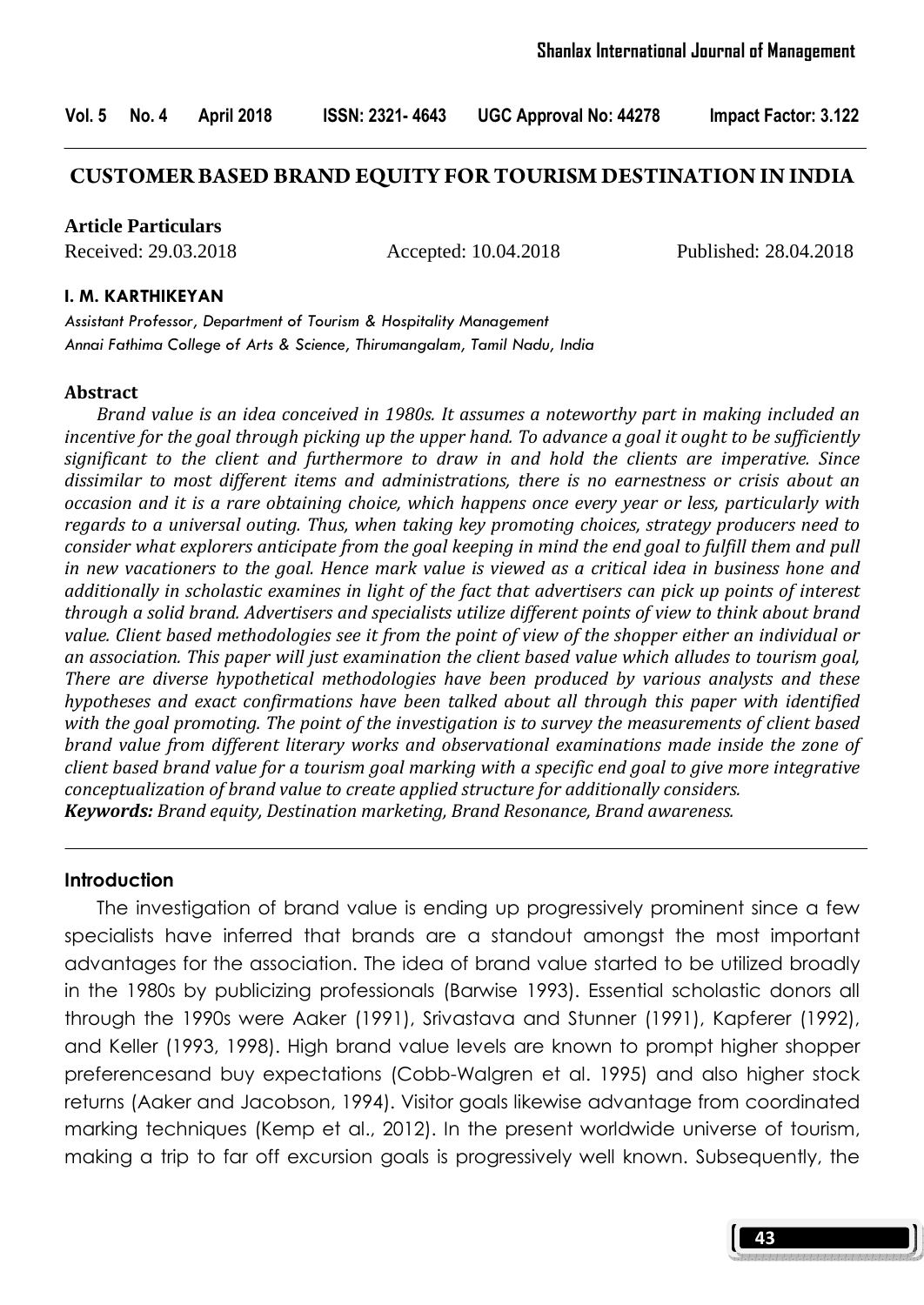opposition between goals to draw in more vacationers is increasing. With a specific end goal to upgrade their tourism incomes, goals must create successful goal marking techniques to emerge in potential travelers' psyches as suitable decision conceivable outcomes. In light of the opposition among tourism industry marking has turned into an essential component of tourism administration. Since the 1990s there has been a developing enthusiasm for the idea of client based brand value (CBBE) for firms (Aaker, 1991). In view of the CBBE model of firms, Konecnik and Gartner (2007) have explored the diverse measurements of client based brand value for a tourism goal (CBBETD).Within the tourism writing, academicians and researchers have considered there have been very few ponders on CBBETD. This paper audit the definitions and measurements of client based brand value by drawing together strands from different writing and exact investigations uncommonly this examination in view of Keller'(2001) mark value demonstrate which incorporates six elements of brand notability, mark execution, mark symbolism, mark judgments, mark sentiments, and brand reverberation see purpose of the client impact on goal marking.

# Destination Marketing

The item as the first and most vital component in the showcasing blend can be characterized as "anything that can be offered to a market to fulfill a need or need including physical products, administrations, encounters, occasions, people, places, properties, associations, data and thoughts." (Kotler et al., 2012). In this manner, the tourism item, which is normally alluded to as the goal, is "anything a vacationer expends", (Kastenholz, 2010, p. 314) and are places that draw in guests for an impermanent stay, which extend from landmasses, nations, states, regions, urban areas, towns and to deliberately assembled resort zones (Ispas, 2008, cited Pike 2004). Instead of a solitary item, a goal is mix of items "which go over a wide assortment of business offerings (settlement, nourishment and drink, amusement, sports, movement, and so forth.)and "cost less goods", (for example, normal and social legacy, scene, accommodation, and so forth.)" (Kastenholz,2010).Different goals have distinctive attractions and all the more essentially an alternate level of aggressive capacity. Attractions of goals are not the same as each other because of components, for example, the extent of the area, atmosphere of the goal, social legacy and common magnificence and asset accessibility. This assorted variety introduces a troublesome promoting test to a specific goal. In this way, it isn't a straightforward errand for any goal which wants to end up plainly a perceived goal, with the goal of drawing in travelers for financial and different advantages. When it come to goal advertising, "Showcasing is a societal procedure by which people acquire what they need and need through making, offering, and openly trading items and administrations of significant worth with others" (Kotler et al., 2012).

Focusing on the idea of significant worth as a focal idea of promoting, advertising administration can be characterized as "craftsmanship And exploration of picking target showcases, and getting, keeping and developing clients through making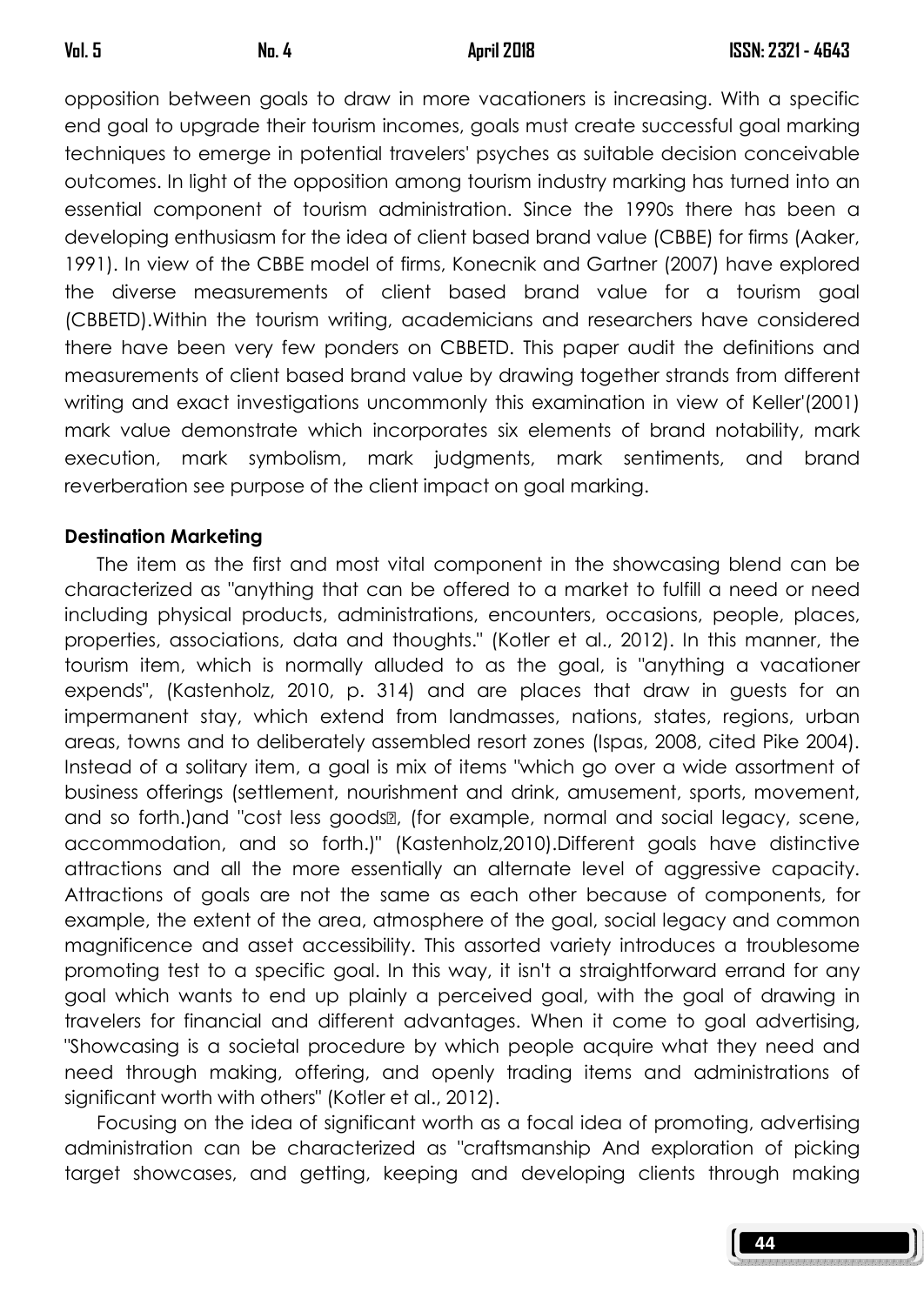conveying and imparting prevalent client esteem" (Kotleretal., 2012). In this unique circumstance, vacationer Goal Promoting has been characterized as "the administration procedure through which the National Traveler Associations or potentially visitor ventures distinguish their chose voyagers, real and potential, speak with them to determine and impact their desires, needs, inspirations, different preferences, on neighborhood, territorial, national and universal levels, and to detail and adjust their traveler items in like manner in perspective of accomplishing ideal vacationer fulfillment there by satisfying their targets" (Ispas 2008).

## Branding

Marking has the inclination to recognize one item from another by making distinctive brand components, "name, logo, image, and bundle plan" and it can make an incentive for a firm bringing about monetary benefit (Keller, 1998). The American Promoting Affiliation (2008) characterized "a brand as name, term, sign, or mix of them planned to distinguish the merchandise and enterprises of one dealer or gathering of venders and to separate them from those of the opposition." A brand for another item is molded by making another name, logo, or image and because of this it gets "mindfulness, notoriety, and noticeable quality in the Commercial center" (Keller, 2002). Aakeres (1991) generally acknowledged meaning of a brand is "to recognize the merchandise or administrations of whether one vender or a gathering of dealers, and to separate those products or administrations from those of competitors."A conventional meaning of a brand was: "the name, related with at least one thing in the product offering that is utilized to distinguish the wellspring of character of the item"(Kotler 2000, p. 396). Inside this view, as Keller (2003a) says, "in fact talking, at that point, at whatever point an advertiser makes another name, logo, or image for another item, he or she has made a brand" (p. 3). He perceives, nonetheless, that brands today are substantially more than that. As can be seen, as indicated by these definitions brands had a straightforward and clear capacity as identifiers.

A marking idea joining guest encounter into the way toward marking is upheld inside a visitor goal setting (Blain et al., 2005). Ritchie and Ritchie (1998) characterized a goal mark as "a name, image, logo and word check or other realistic that both recognizes and separates the goal; moreover, it passes on the guarantee of an essential travel encounter that is remarkably connected with the goal; it additionally serves to unite and strengthen the memory of pleasurable recollections of the goal encounter. Cai (2002) expressed that "goal marking is a vital mix of a predictable blend of brand components to recognize and recognize a goal through positive picture building and not at all like common products and enterprises, the name of a goal mark is generally settled by the real geological name of the place". Research on goal marking started to rise after the principal diary article regarding this matter was distributed in 1998 (Gnoth, 1998). The primary book was distributed in2002 (Pike, 2007). Despite the fact that numerous goals have adjusted marking systems for showcasing their items and administrations, there is no certain conceptualization on marking a goal (Gnothet al., 2007). Tasci and Kozak (2006) talked about the ideas "brand" and "image.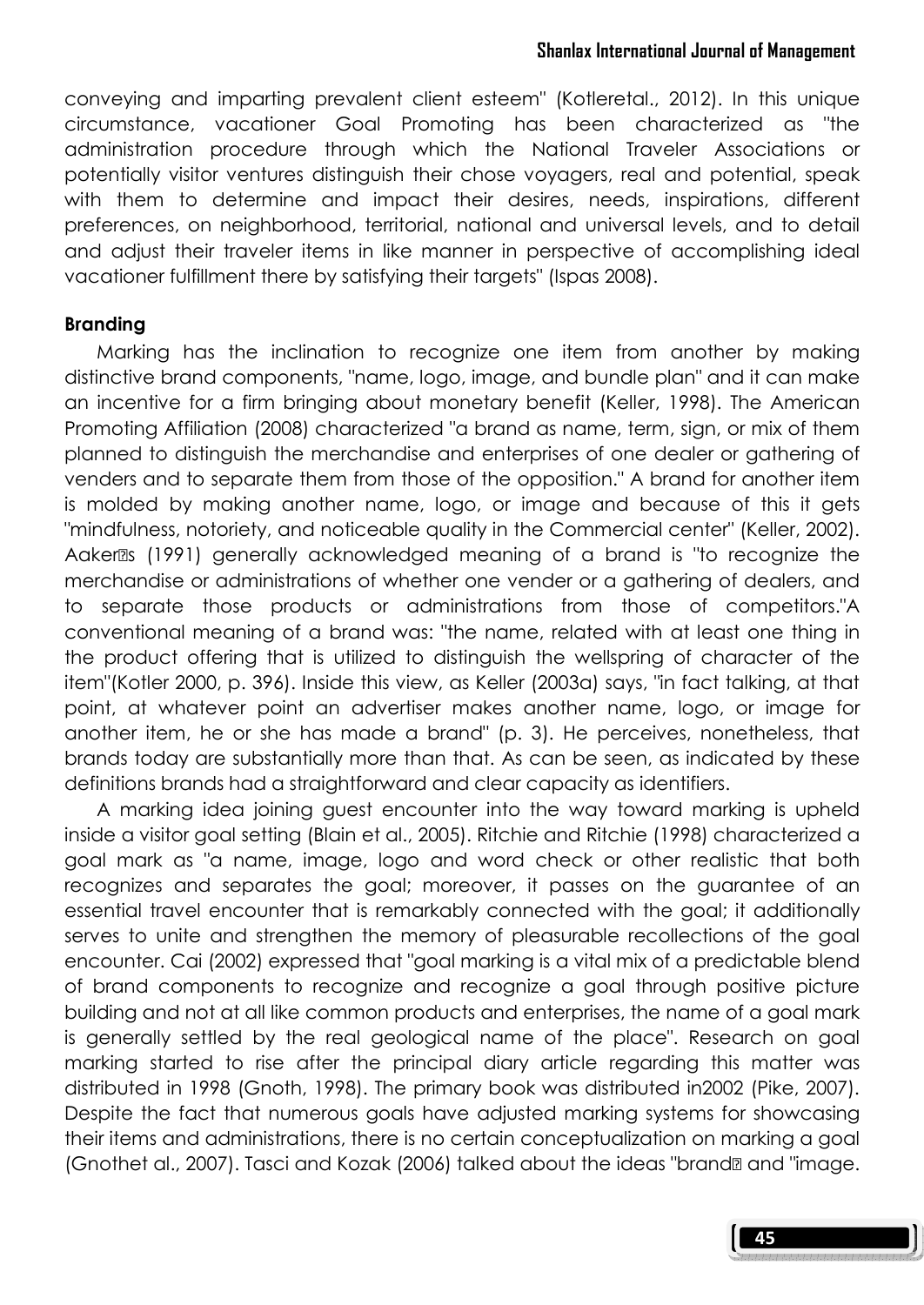They inferred that these are connected ideas and brand is alluded to as "a result of showcasing exercises of goal experts "while picture is considered as "even more a result of purchaser observation" as it assumes the part of a sub-idea of a goal mark. As it were, if the picture of goal is sure, the brand would be more successful in the market. The brand would impact mindfulness, decision, fulfillment, suggestion and devotion. Numerous goal associations utilize goal marking as their primary methodology in light of the fact that a solid brand makes esteem added to the vender and purchaser as it manufactures solid brand value (Cai, 2002). Morgan et al. (2004) talked about numerous effective goal marking activities and recommended goals can move toward becoming brands which have "VIP esteem" and "passionate interest."

# Brand Equity

Over the most recent two decades, mark value has turned into the most intriguing exploration theme in showcasing for the two scholastics and specialists. Regardless of the way that brand value is a conceivably imperative showcasing idea, it isn't without discussion (Taylor et al., 2005). It is on account of brand value is characterized in various routes for various purposes (Keller, 1998). Brand value is the most widely recognized instrument used to speak to mark execution (Pike, 2010, p.124) as it speaks to the additional or subtracted esteem a brand provides for items or administrations (Aaker, 1996, p.7-8) and thusly mark value ought to mirror "the way clients think, feel, and act regarding the brand"(Kotler and Keller, 2011, p.243). Brand value is characterized as the differential positive (or negative) impact on a brand in view of the acknowledgment the brand has earned over a specific timeframe. This at that point move into higher deals and higher net revenues contrasted with match brands (Business Dictionary.com, 2009).Smothers discovers this to clarify why a few brands have an extremely steadfast client base. It is just in light of the fact that the clients feel pulled in to the brand "personality and magnetism (Aaker et al., 1993).The consequences of this investigation are reinforced by a formerly performed examination which demonstrates that brands with high brand value needs less continuous advancement than brands with low brand value (Jagmohan, 1990). The significance of building up a solid brand and applicable brand execution devices, as specified above, is much more principal for goals as the expanding of vacationer openings is bringing about an absence of separation between destinations(Pike, 2005).Furthermore, the writing seek made by Pike (2009, p.858- 861) recommends that the field of goal marking isn't just poor, yet there is additionally an absence of research in the territory of brand execution estimation, which is characterized above as brand value. Regardless of the way that the significance of client based brand value for goals is being recognized, there is not very many research made in this field of study. The examination made by Konecnik and Gartner (2007) of client based brand value for Slovenia is regularly being specified in ebb and flow writing as one of only a handful couple of research influenced with respect to goal to mark value (Imet al., 2012, p. 385; Boo et al., 2009, p.219). The examination made by Boo et al. (2009) of client based brand value for betting goals and the exploration made by Pike et al. (2010) and Pike and Bianchi (2013) with

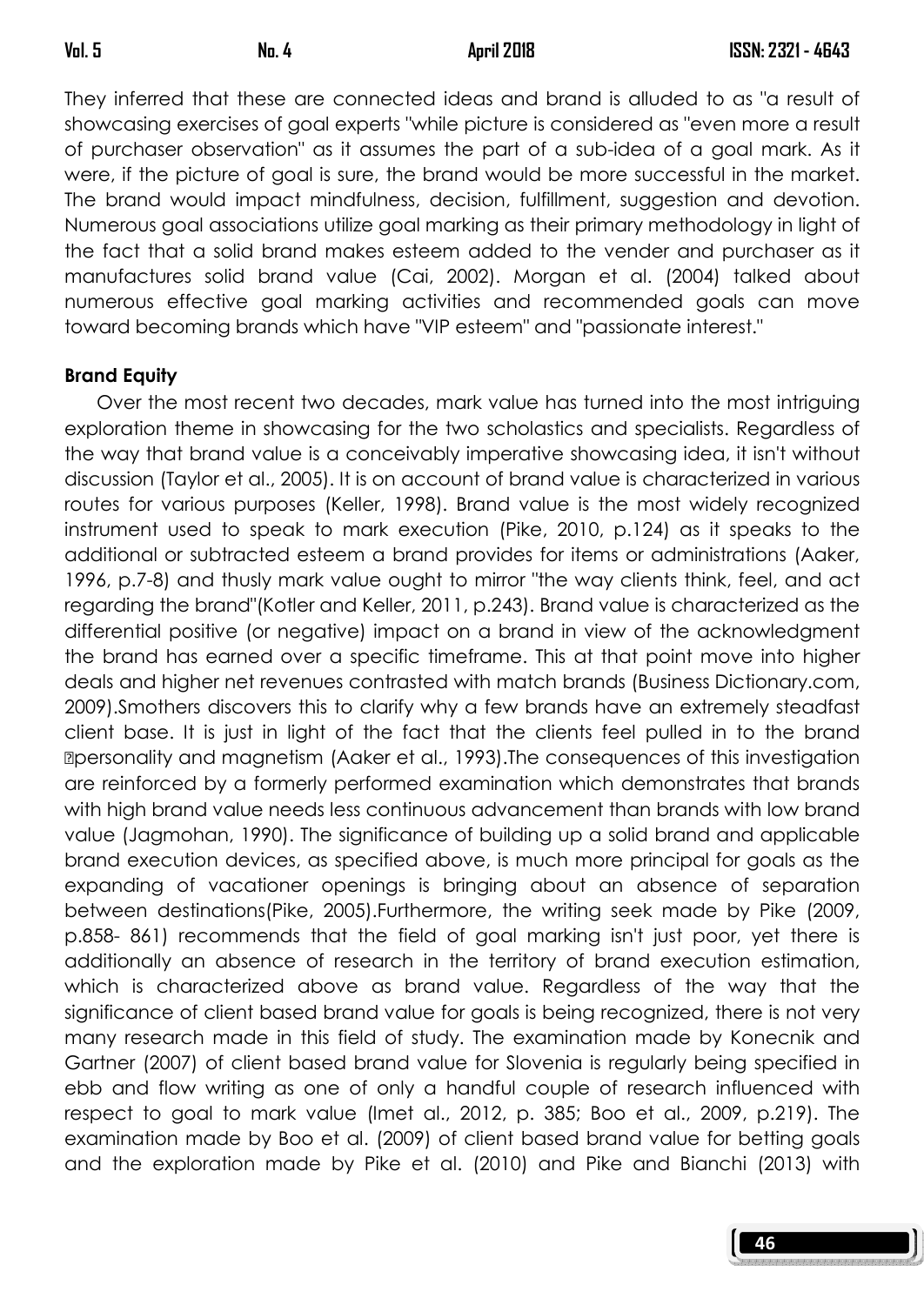respect to client based brand value for Australia and long and short-pull markets are different cases of research in the field of goal mark value.

#### Customer Based Brand Equity

In any case, in a general sense, the writing recommends that there have been two essential points of view identifying with examining brand value (Keller, 1993; Taylor et al, 2005; Kapferer, 2008). The primary approach is roused by budgetary result for the organizations. With this point of view, the brand is assessed monetarily to account reason and is generally showed in a critical position sheet. The second approach depends on the client mark relationship. There have been likewise wrangles on the significance of brand value for items and administrations. A few scientists contend that marking (and in this way mark value) is more vital for administrations because of the immaterial nature and the alleged "assurance" characteristics of administrations, which makes it troublesome for clients to look at the substance and nature of an administration previously, amid and even after the utilization of the Administration (Krishnan and Hartline, 2001). Nonetheless, the discoveries of Krishnan and Hartline (2001) don't bolster the conflict that brand value is more imperative in administrations than for items. Aaker (1991) characterized "mark value as an arrangement of brand resources and liabilities connected to mark, its name and image add to or subtract from the esteem gave by an item or administration to a firm as well as that company's clients." His way to deal with mark value is seen as an administrative and corporate methodology point of view. He expressed that the benefits and liabilities connected to a brand's name or image can be gathered into five measurements: mark devotion, mark mindfulness, saw quality, mark affiliations, and other exclusive brand resources. He recommended that we can create mark value by reinforcing those measurements.

Today, the CBBE show is an entrenched showcasing idea (Aaker, 1991, 1996; Keller, 1993, 2001). Keller (2008, 2009) broadens the CBBE demonstrate to likewise address the shopper learning structure behind the brand advancement and to mirror the relationship building process amongst clients and the brand. In particular, the model mirrors the CBBE pyramid (i.e. chain of importance) comprising of six brand building pieces relating to four phases of brand improvement. Keller (1998), who moved toward the idea of brand value from the viewpoint of the buyer, characterized "client based brand value as the differential impact that brand learning has on the purchaser or how clients react to the promoting of that brand." He additionally proposed that as clients react all the more positively to an item whose brand is distinguished, the brand has positive client based brand value and it exists when the shopper has an abnormal state of mindfulness and commonality and solid, great, and special brand relationship in their memory (Keller, 2001). The brand is built up through the correct personality, the suitable brand meaning, the correct brand reactions, and the proper brand associations with clients bye setting up six center brand esteems: mark remarkable quality, mark execution, mark symbolism, mark judgments, mark sentiments, and brand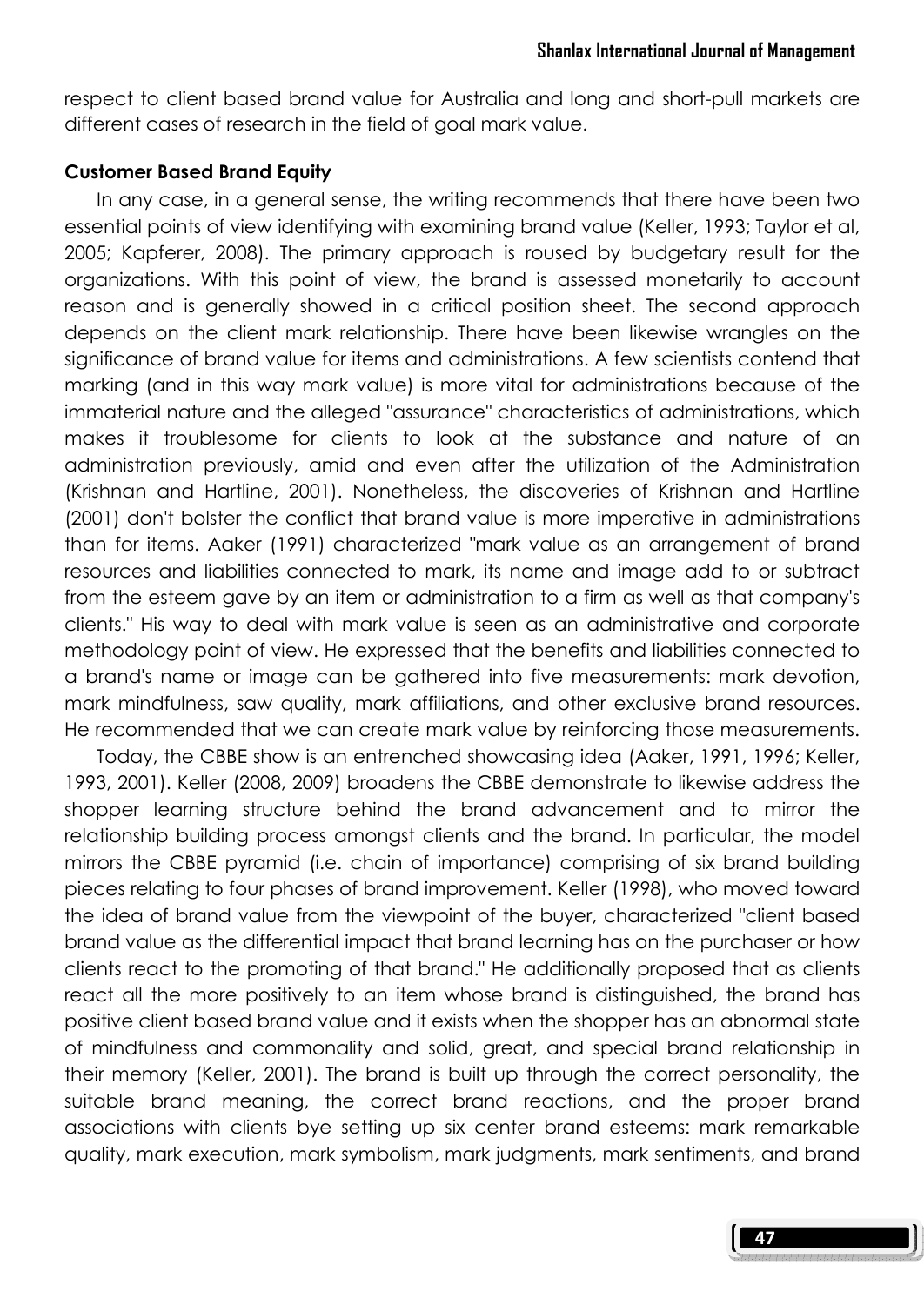reverberation (Keller, 2001).The most grounded brands do to a great degree well in every one of the six of these territories and hence accomplish each of the four of the means concerning building a brand.

The highest point of the pyramid, buyer mark reverberation, is viewed as the most important building piece. This can just happen when the various pieces are synchronized to fit the customers® needs and wants. A high buyer mark reverberation implies clients feel reliability towards the brand and persistently look for chances to collaborate with the brand and offer this with others (Keller, 2001). The fundamental thought of the CBBE-show is that the measure of the quality of a brand relies upon how customers feel, think, and act concerning that brand. To accomplish purchaser mark reverberation a brand first needs to evoke the best possible enthusiastic responses from customers and to inspire the correct passionate responses there must be a fitting brand character and the correct importance. The correct significance and character can influence the clients to think about this item as pertinent and their sort of item. The most grounded brands influence shoppers to feel so appended to the brand that they in reality move toward becoming "representatives" for the brand (Keller, 2001).Further this model portrays that a brand's energy and incentive to the organization is dictated by the clients. Through more profound learning and encounters with a brand the clients wind up considering and acting in a way that enables the company to acquire the benefits of brand value. The model expresses that despite the fact that advertisers have a gigantic influence and need to plan the best brand-building programs conceivable, the achievement of those showcasing endeavors eventually relies upon clients' reactions. The diverse stages and squares of the model will be additionally clarified beneath (Keller, 2001).

### Brand Identity

 Brand character can be achieved just trough the production of brand remarkable quality which is a result of brand mindfulness. Truth be told an exceptionally notable brand is a brand that claims large amounts of brand mindfulness both as far as profundity, effectiveness with which buyers review and perceive the brand, and broadness, what number of buys and utilization circumstances the brand strikes a chord. Mindfulness is a key determinant recognized in all brand value models (Aaker 1991, Kapferer 1991, Keller 1992, Agarwal and Rao 1996, Krishnan 1996, Na, Marshall and Keller 1999, Mackay 2001). Keller (2003, p.76) characterizes mindfulness as "the clients" capacity to review and perceive the brand as reflected by their capacity to recognize the brand under various conditions and to interface the brand name, logo, image, et cetera to specific relationship in memory". Aaker (1996) recognizes other larger amounts of mindfulness other than acknowledgment and review (Aaker 1991). He incorporates best of-mind, mark predominance, mark learning and brand feeling.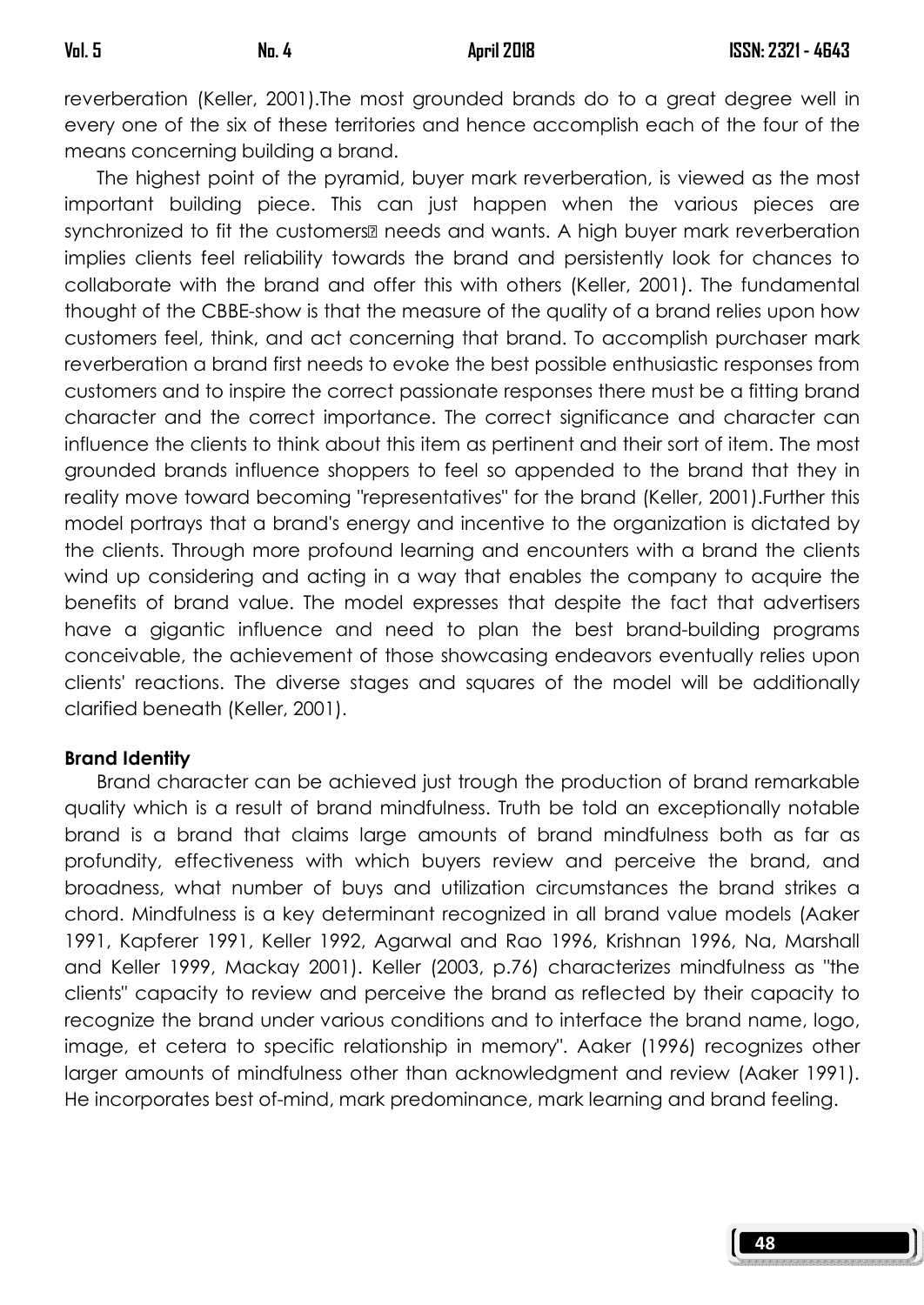### Brand Response

 The third layer is called Brand reactions and shows how clients react to the brand, distinctive musings and sentiments that clients may have. These emotions can originate from both head and heart, the primary criteria is obviously that they are sure. Reactions are separated into purchaser judgments and shopper emotions. Shopper judgments center upon client's sincere beliefs and assessments as to the brand. Brand judgments include how client set up together all the diverse execution and symbolism relationship for the brand to various types of suppositions (Keller, 2001). Brand judgment is additionally partitioned into four subcategories (Keller, 2001). Brand quality measurement can be identified with seen quality, which is identified with the possibility that the purchaser has about the item. In this manner it is considerably more intense than the sensible esteems in impacting buy choices and making steadfastness. Seen quality is an especially pertinent measurement since it legitimizes m premium cost and constitutes the base of brand augmentations, and is thus considered by Aaker (1991) one of the key parts of the value. Brand validity, it contains additionally the organization behind the brand and in this manner its mastery, reliability and affability. Brand contemplations the likelihood of the brand to be incorporated into the arrangement of usable or buyable brands. Going more distant than mindfulness, mark thought can be viewed as an immediate result of quality, idealness and uniqueness of the brand. Brand prevalence characterized as the favorable position that lone that specific brand can convey to the customer. Buyer emotions clarify precisely what it sounds like, the sentiments that clients have towards a brand. It can be passionate responses or effect on part of clients' lives, for instance the brand can influence clients 'emotions about themselves or others. Buyer sentiments are by and large partitioned into six unique classes of Warmth influences the client to feel quiet or quiet while Fun alludes to if the clients are interested by the brand. Another sub-measurement is Fervor which influences the clients to see the brand as something unique. Security alludes to the way that the clients feel protected and agreeable. The brand expels certain stresses clients may have. The following sub-measurement is Social endorsement which is the point at which the clients feel that others react all the more decidedly to them in light of the brand. The last sub-measurement is Sense of pride. It portrays how clients feel better about themselves due to the brand. They may feel a feeling of pride or achievement (Keller, 2001).

### Brand Relationships

 This stage is connected to Brand Reverberation, which can be depicted by the sort of bond the costumer has with the brand and his level of engagement. Hence it can be related to Aaker's image unwaveringness measurement that is characterized as the level of shopper's love to the brand. Four are the classifications in which mark reverberation can be isolated Behavioral faithfulness; it can be estimated by the sum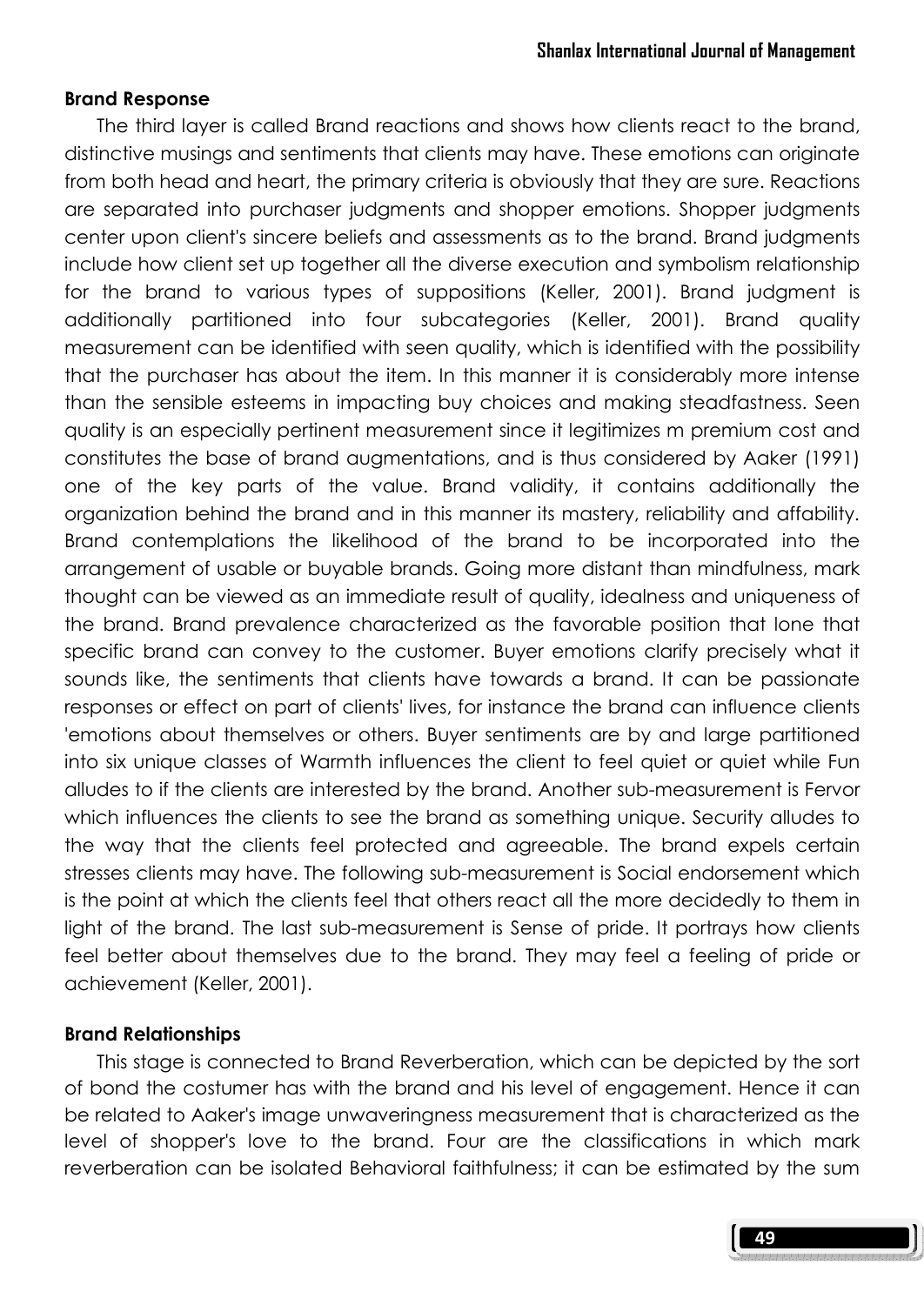and recurrence with which purchasers purchase the specific item. Attitudinal connection is the connection alludes to the profundity of emotions the purchaser has to the brand. Connection exists when "cherish" replaces "like". Feeling of group, it alludes to the distinguishing proof with a brand group. Dynamic engagement is happens when costumers move toward becoming diplomats of the brand when "Clients will contribute time, vitality, cash, or different assets into the brand past those used amid buy or utilization of the brand." (Keller, 2001).

# Conclusion

As indicated by the literary works it worry the significance of advertising the goal with appropriate promoting systems keeping in mind the end goal to underwrite the potential towards the very much perceived tourism goal. Keller's client image value demonstrate recognizes six parts including brand remarkable quality, mark exhibitions, mark symbolism, mark emotions, mark judgments and brand resonances. The way toward building a brand requires following previously mentioned four continuous advances. Along these lines this investigation basically evaluated and distinguished the measurements of Keller's image value show from scholastic written works and gives the essential profundity and expansiveness of downplaying of brand value and its measures for all intents and purposes applying for goal marking. At the point when compresses the literary works discoveries of the Keller's CBBE demonstrate markers and easygoing connections between different measurements of the brand value pyramid, this idea could be utilized for creating solid brand value from the viewpoint of client to enable tourism goal as down to earth approach for the advertisers and arrangement markers. To assemble mark value for a tourism goal is impossible inside brief timeframe. Since it needs very much composed useful advertising approach. In this manner more observational examinations should be done on the measurements of the client based brand value for a tourism goal. A brand value measure based on the system created will be built up as to underwrite the full scope of all the various types of data required on these measurements. In spite of the fact that it is yet a test to create comprehensive points of view toward mark value that will incorporate the full scope of all the data included.

# References

- 1. Aaker, D. A. (1991). Managing Brand Equity: Capitalizing on the value of a brand name. New York: Free Press.
- 2. Aaker, D. A. (1992). The Management of Brand Equity. New York: The Free Press.
- 3. Aaker, D.A., R. Jacobson. (1994). Study shows brand-building pays off for stockholders. Advertising Age 65(30): 18.
- 4. Aaker, D. A. (1996). Building strong brands. New York: The Free Press.
- 5. Aaker, D.A. and A. Biel eds. (1992). Building strong brands. Hillsdale, NJ: Lawrence Erlbaum Associates.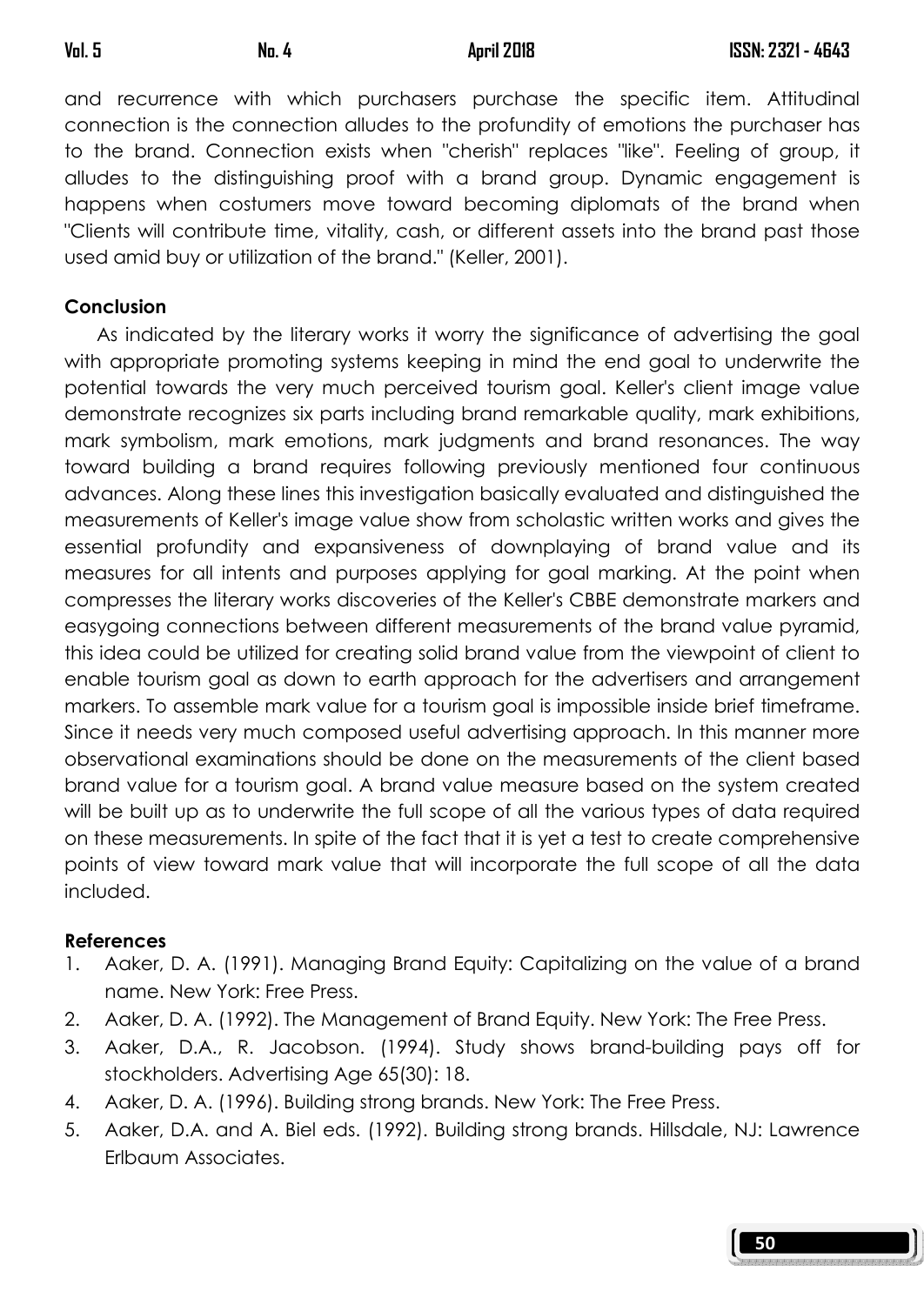- 6. Agarwal, M.K. and, V.R. Rao. (1996). An empirical comparison of consumer-based measures of brand equity. Marketing Letters 7(3): 237-47.
- 7. Barwise, P. (1993). Brand equity: Snark or Boojum. International Journal of Marketing Research 10 (March): 93-104.
- 8. Blain, C., Levy, S. E., & Ritchie, J. R. B. (2005). Destination Branding: Insights and Practices from Destination Management Organizations. Journal of Travel Research, 43(May), 328-338.
- 9. Business Dictionary.com. (2009) Brand equity definition. [online] Available athttp://www.businessdictionary.com/definition/brandequity.html [cited21 September 2015].
- 10. Cai, L. A. (2002). Cooperative branding for rural destinations. Annals of Tourism Research, 29(3), 720-742
- 11. Cobb-Walgren, C. J., Ruble C. A., & Donthu N. (1995) Brand equity, brand preference, and purchase intent. Journal of Advertising 24: 25-40.
- 12. Farquhar, Peter H. (1989). Managing brand equity. Marketing Research 1(3):24-33.
- 13. Gnoth, J. (1998). Branding Tourism Destinations. Annals of Tourism Research, 25(3), 758-760.
- 14. Ispas, A. (2008) "The tourism destination marketing a mandatory course for the students of tourism", Annals of the University of Oradea, Economic Science Series, Vol. 17 No. 4, pp.918-922
- 15. Jagmohan S. Raju, V. Srinivasan & Lal, R. (1990), The Effects of Brand Loyalty on Competitive Price Promotional Strategies. Management Science, 36 (3). pp. 276-304.
- 16. Katenholz, E. (2010), "Cultural Proximity as a determinant of destination image", Journal of Vacation Marketing, Vol. 16 No. 4, pp. 313-322.
- 17. Kapferer, J.N. (1997) Strategic Brand Management: Creating and Sustaining Brand Equity Long Term. 2nd edition. London: Kogan.
- 18. Kapferer J.N. (1992) Strategic Brand Management. New York and London: Kogan press.
- 19. Keller, K.L. (1992) Memory retrieval factors and advertising effectiveness. In Advertising Exposure, Memory and Choice. Mitchell A.A., ed. Hillsdale, NJ: Lawrence Erlbaum Associates, in press.
- 20. Keller, K.L. (1993). Conceptualizing, measuring, and managing customer-based brand equity. Journal of Marketing, 57(1), 1.
- 21. Keller, K.L. (1998) Strategic Brand Management: Building, Measuring and Managing Brand Equity. Upper Saddle River NJ: Prentice Hall
- 22. Keller, K.L. (2001). Building customer-based brand equity. Marketing Management, 10(2),
- 23. Keller, K.L. (2002). Branding and brand equity. Cambridge, MA: Marketing Science Institute.